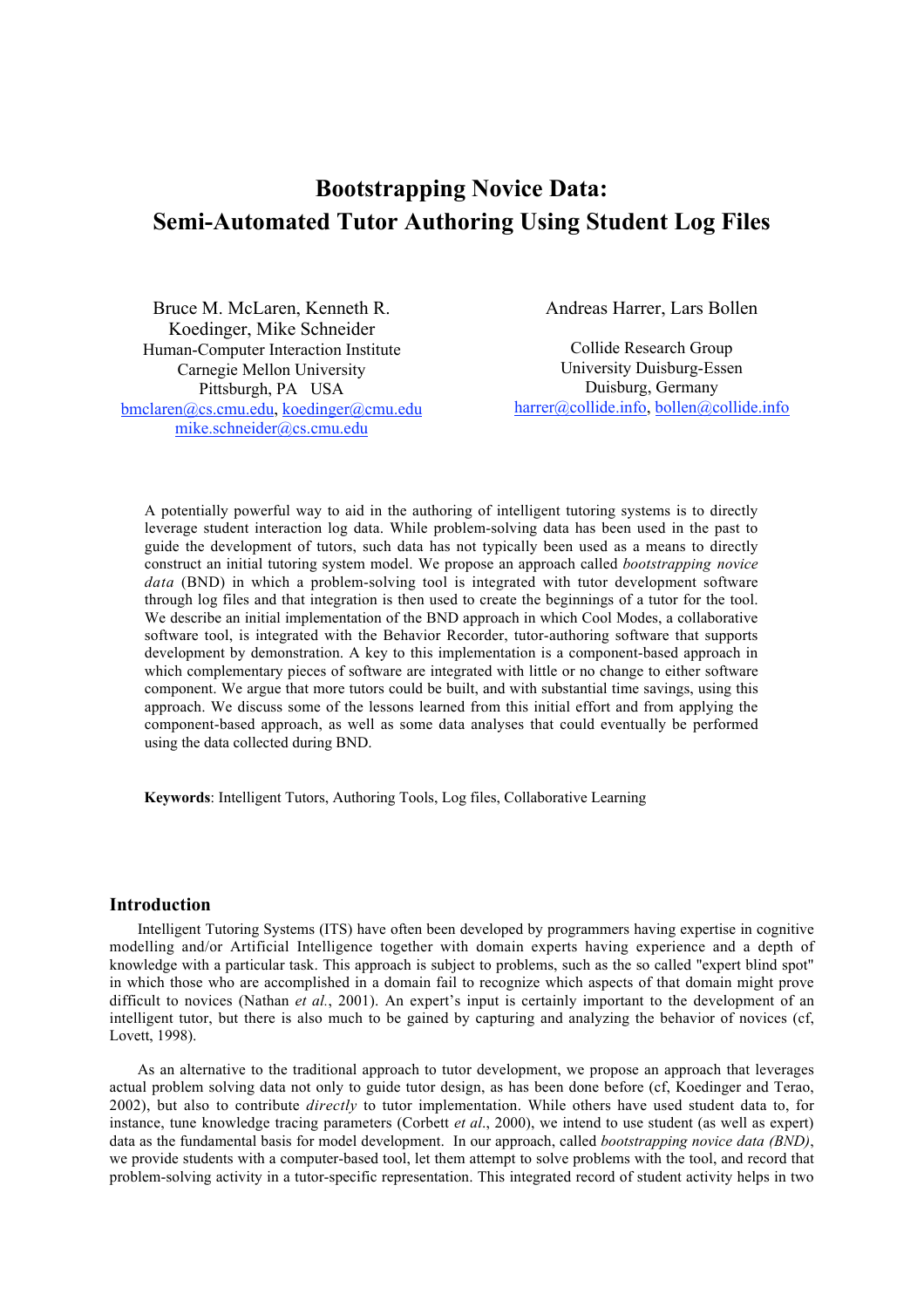ways: (1) we learn a great deal about students' problem-solving approaches, both good and bad, and (2) it provides the initial representational structure for tutor implementation. In this research we are particularly interested in how we can develop tutors by leveraging the successes, errors, and inefficiencies of a group of learners. Our initial step has been to develop a prototype integration between a system for authoring collaborative modeling software, Cool Modes (COllaborative Open Learning and MODEling System) (Pinkwart, 2003), and a tutor authoring environment, the Cognitive Tutor Authoring Tools (CTAT) (Koedinger *et al*., 2004). The Cool Modes software generates computer log files of student activities that are, in turn, used by CTAT as an initial representation of the tutor. In this paper, we discuss how we have effected this integration and how we could use this model as a way of collecting student data to create an initial, skeletal tutoring system.

An important underpinning of this work is the notion of component-based development. Our approach takes an existing software application and integrates it, with little or no modification, with a tutor or tutor agent. Using off-the-shelf or pre-existing software as the basis for building tutoring systems could result in substantial time savings and thus more tutor development, as compared to the traditional approach of building tutors "from scratch" (Ritter and Koedinger, 1996; McArthur *et al*., 1996). With the component-based approach, tutor developers are able to leverage complementary pieces of software and focus attention on pedagogical techniques and technology of the tutor piece independent of domain-specific user interfaces, representations, and functionality of the tool piece.

The Pittsburgh Advanced Cognitive Tutor (PACT) lab at CMU has been working since the mid-1990s to fully realize the component-based integration model. The project has proven more challenging than originally anticipated. More generally, the educational object economy (http://www.eoe.org/) and other similar efforts showed great promise initially, but have not caught on. Part of the challenge is to get the component-based approach right. In particular, defining open, general, and well-structured software interfaces is a non-trivial task, and systems not originally designed as "components" are hard to integrate. Even if systems are designed as components, it is not always possible to anticipate in advance the input and output requirements of a complementary component. Another challenge is accumulating a critical mass of component producers and consumers so that the approach can pay off. Nevertheless, we believe the component-based approach will ultimately be the primary means of deploying computer-based tutoring, and thus we continue to push this as a critical agenda item in the learning technology community.

# Bootstrapping Novice Data: Creating the Initial Representation of a Tutor

The process that we describe here, which we call Bootstrapping Novice Data or BND, creates an initial, skeletal model of a tutor from log data collected from actual tool use by students. BND begins with the integration of two software components, each with complementary features.

Cool Modes is a collaborative software tool designed to support "conversations" and shared graphical modelling facilities between collaborative learners (Pinkwart, 2003). It is a domain independent tool that supports a variety of modelling and learning tasks and provides users with various plug-in objects, such as Petri nets, a turtle programming environment, text widgets, and a "chat" area, each of which has its own semantics and underlying representation. All of the Cool Modes objects are available on a palette from which students may drag and drop objects into workspaces to build models. Cool Modes is extensible; new objects adhering to a well-defined API may be added to the palette as required. Translation between different object types is achieved through reference frames, a set of entities and rules that facilitate semantic object mapping. Cool Modes also provides operational facilities, such as execution of simulations and automated calculations.

Each Cool Modes user runs a client program that contains a private workspace in which objects can be privately created and updated. In addition, all users have access to a shared workspace, which is rendered in all of the collaborating clients and may be updated by any of the participants. The Cool Modes client program communicates with a server, called MatchMaker (Jansen 2003) that maintains the shared workspace and handles all communication between the collaborating clients. An example of a Cool Modes client is shown in Figure 1.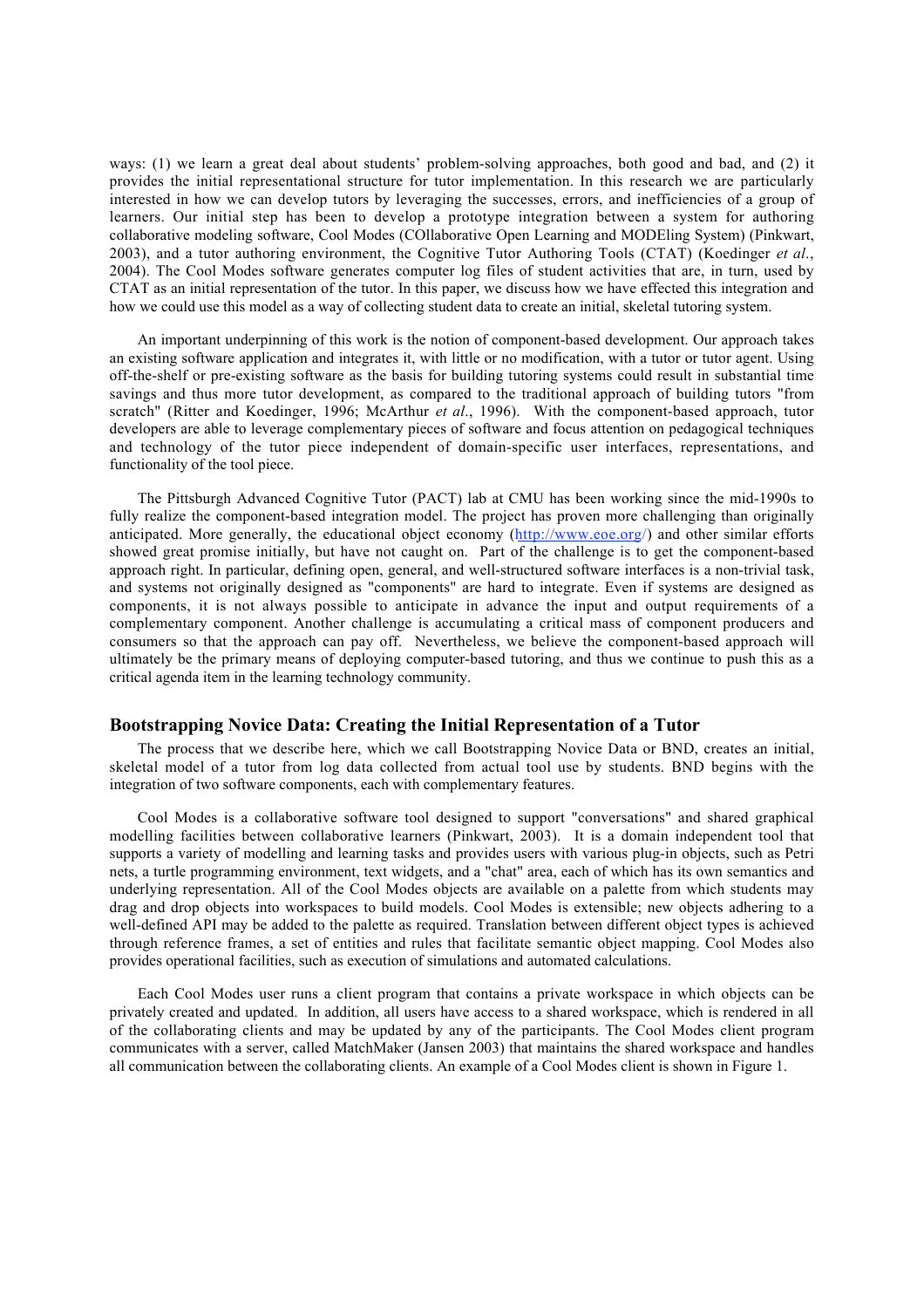

Figure 1: An example Cool Modes problem space. Here students are collaborating on a nuclear decay problem in a shared workspace.

Cool Modes does not assess or critique students' solutions apart from helping the students create syntactically correct models and allowing them to execute and observe the models. Thus, the tutoring component of the integration is provided by CTAT (Koedinger *et al*., 2004), an authoring tool for intelligent tutors (Murray *et al*, 2003). CTAT fits into the "Domain Expert System" category of authoring systems (Murray, 1999). It supports authors in building Cognitive Tutors, a form of "model-tracing" tutor based on cognitive psychology theory. As of the spring of 2004, Cognitive Tutors have been deployed in over 1700 schools in the United States. A Cognitive Tutor is composed of a problem representation and a set of production rules that model both desired and buggy behavior and is able to tutor students on a range of problems within a particular domain (e.g., geometry, algebra). Model tracing (a) matches actual student behavior during problem solving with the desired behavior represented in the production rules and (b) identifies deviations from that behavior. Cognitive Tutors are difficult to develop, typically requiring AI programming expertise. On the other hand, a specialized type of Cognitive Tutor also supported within CTAT is a *Pseudo Tutor*, a tutor that behaves much like a regular Cognitive Tutor, except that it provides instruction for only a single problem instance and is much easier to develop. Pseudo Tutors are developed using a "programming by demonstration" approach (Lieberman, 2001) that allows authors with no programming skills to build tutors.

An example Pseudo Tutor for fraction addition is shown in Figure 2. A Pseudo Tutor is developed as follows. First, the author builds a graphical user interface (GUI) with a specialized set of CTAT widgets. The GUI for the fraction addition tutor is shown on the right side of Figure 2. Second, the author demonstrates sequences of correct, alternative correct, and incorrect actions on these widgets. A CTAT tool known as the Behavior Recorder records all of these actions and builds a structure known as a *behavior graph*, shown on the left side of Figure 2. Each edge of the graph represents an action taken by the student on a particular widget of the GUI. The thicker edges represent the preferred or primary action taken from a particular node. The student's action is represented as a triple (selection, action, input): the Selection identifies the GUI widget selected, such as TextArea1; the action is the type of action taken, such as "Update Text"; and the input is the value provided by the student, such as "20." Each node of the graph represents a state of the interface after a path of edges from the root to that node has been traversed<sup>1</sup>. Third, after the behavior graph has been created by problem demonstration, the author can annotate the graph by labelling buggy edges (e.g., the incorrect path represented by "2, F13num" in Figure 2), inserting hints and feedback messages, and associating skills with edges. Finally, the author can test the model by "executing" the Pseudo Tutor, acting like a student or observing actual student use: in this case, the Behavior Recorder no longer builds the graph but instead only tries to trace student actions on it. The whole process typically is iterated several times, to refine the graph and account for more sequences of actions.

<sup>&</sup>lt;sup>1</sup> There can be multiple paths to a node and thus a node can represent multiple states.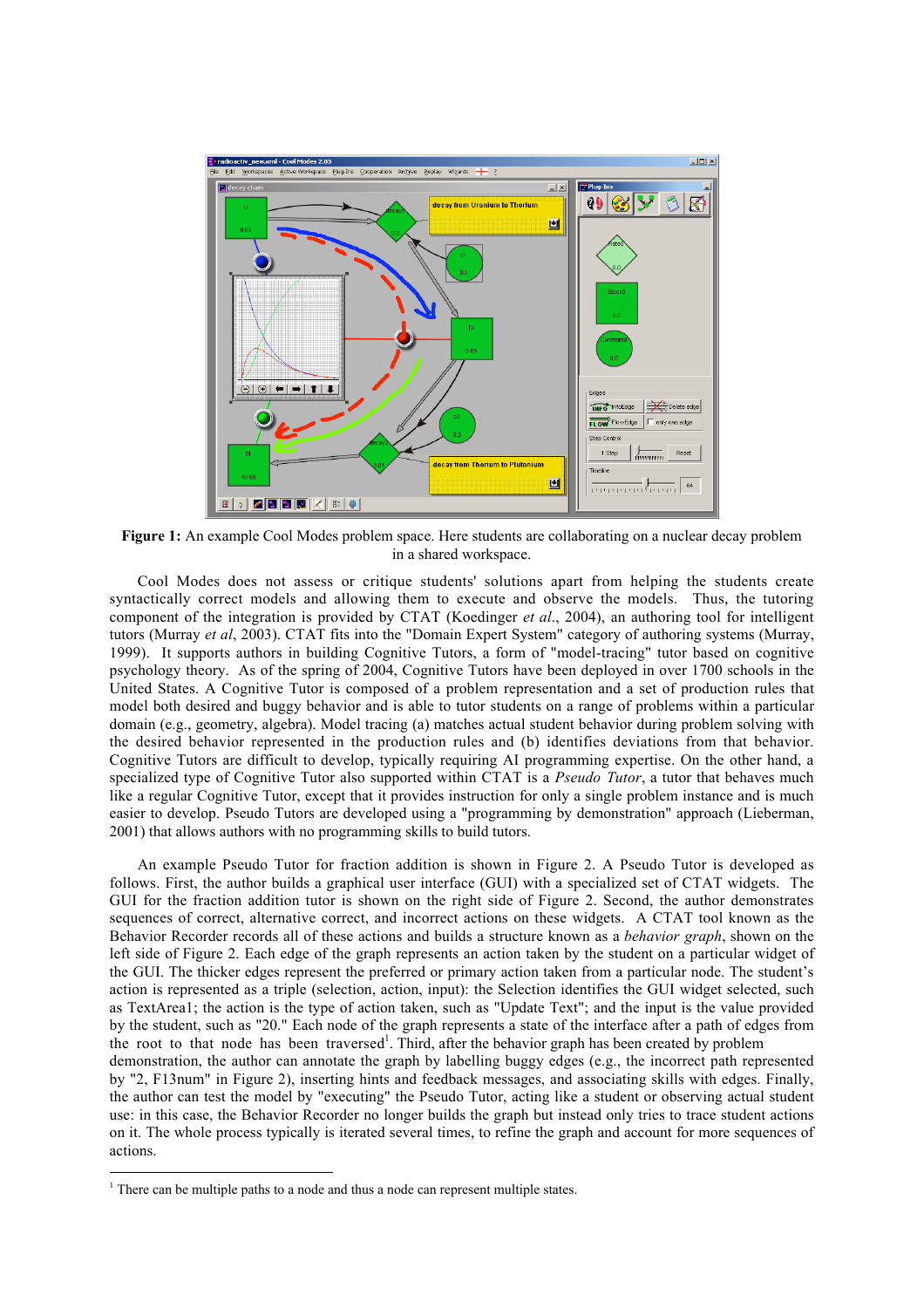

Figure 2. The Behavior Recorder records authors' actions in any interface which use CTAT's specialized GUI widgets. The author demonstrates alternative correct and incorrect paths. From the start state (labeled "prob-1 fourth-1-fifth") there are two correct paths ("20, F21den" and "20, F22den"), in which a common denominator is entered in either of the converted fractions, and one incorrect path ("2, F13num"). Although not visible in this black and white figure, the incorrect path has a red edge label and the two correct paths have green labels. One of the edges emanating from each node is thicker than the others; this indicates that it is the "preferred" path from that node. Since state8 is selected in the Behavior Recorder – you can see this because it is boldfaced and italicized – the Tutor Interface displays that state, namely with the 20 entered in the second converted fraction.

The fundamental idea of Bootstrapping Novice Data, depicted in Figure 3, is to use Cool Modes to generate a log of actual student problem solving actions and then send those actions to the Behavior Recorder, so that it can build a behavior graph as the beginnings of a tutor. In other words, the raw data from Cool Modes – with no information about the correctness of solutions – is passed to and translated by the Behavior Recorder into a behavior graph, which is then updated and annotated by the author. Because the Behavior Recorder is a component with a well-defined message interface (i.e., it accepts XML messages we call "Dormin Messages"), this integration was easy to develop. As per our earlier work (Ritter and Koedinger, 1996), all that was required was a Translator, developed in XSLT, to accept the Cool Modes XML log files and convert them to XML Dormin messages. Currently, the XSLT Log Translator is a standalone process that is manually run to translate the Cool Modes XML log files into files of XML Dormin Message. A file reader routine in the Behavior Recorder, invoked by a menu selection, reads in the XML Dormin Messages. In our next integration step, we will automate this process by creating socket connections directly from Cool Modes to the Translator and from the Translator to the Behavior Recorder.

As an example of how the Translator operates, consider a student specifying the number of tokens to use in a Petri Net in Cool Modes. After the student takes this action, Cool Modes produces the following XML log file entry:

```
<SyncAction action="actionExecuted"
       internalName="19"
       number="0"
       objectType="class info.collide.xml.helpers.XMLInteger"
       time="1083687234064"
       typeOfAction="setTokens"
       user="bollen">
    <XMLString value="2"/> </SyncAction>
```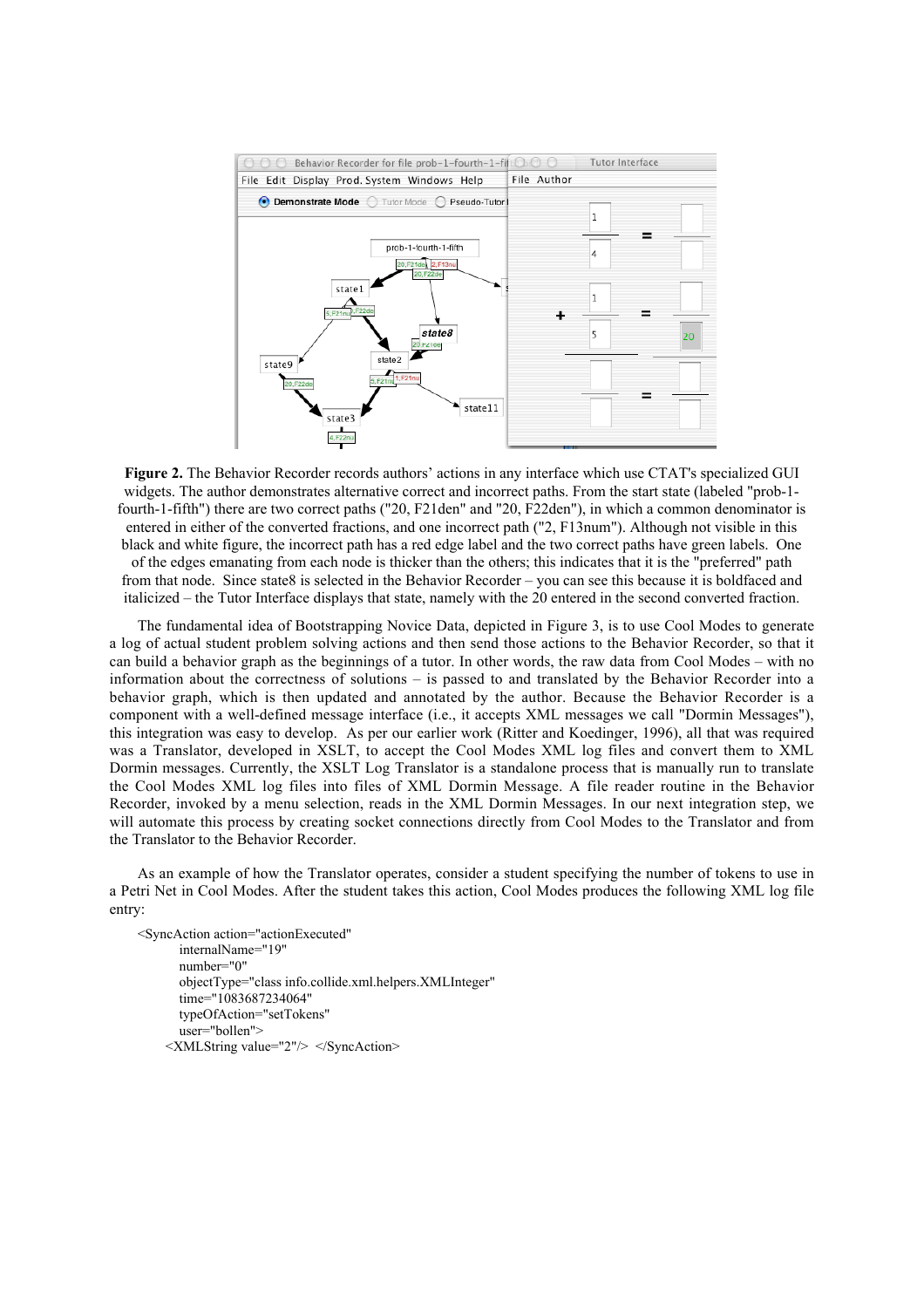

Figure 3: An implementation of the Bootstrapping Novice Data (BND) approach: Cool Modes / CTAT integration. Cool Modes provides the user interface for student activities and logs student actions; the Behavior Recorder builds a behavior graph – and the beginnings of a tutor – from those logs.

Cool Modes records an "actionExecuted" log entry with type of action "setTokens" and the number of tokens ("XMLString value") set to 2. Other information is also recorded, such as the user is "bollen" and the time the action took place. The XSLT Log Translator converts this record into a Dormin-style selection-actioninput message that the Behavior Recorder understands:

<message>

```
<verb>NotePropertySet</verb>
     <properties>
              <MessageType>InterfaceAction</MessageType>
              <Selection>
                       <value>19</value>
              </Selection>
              <Action>
                       <value>setTokens</value>
              </Action>
              <Input><value>2</value>
              \le/Input>
     </properties>
</message>
```
The Behavior Recorder accepts XML Dormin messages, such as this one, and uses the data to create and augment the behavior graph, either by adding a new edge and node or by incrementing the traversal count over an existing edge.

The full BND vision is to have different students (in the case of Cool Modes, groups of collaborating students) generate (possibly different) correct and faulty solutions to the same problem. The logs of the different student actions are translated into a single behavior graph in the Behavior Recorder. As each group of students tackles the problem, the behavior graph is refocused on the "start node" (i.e., the root node which depicts the initial state of the GUI, prior to any problem solving), so that each solution path has the same starting point in the behavior graph. For each action in a log file (represented as a selection-action-input triple when translated to Dormin), if that action has not yet been recorded in the behavior graph, a new edge and state node are created. If the selection-action-input has already been recorded, an "edge traversal count" is incremented, representing the number of times that particular selection-action-input has occurred. These counts are shown by the numbers along the edges of the behavior graph on the right side of Figure 3.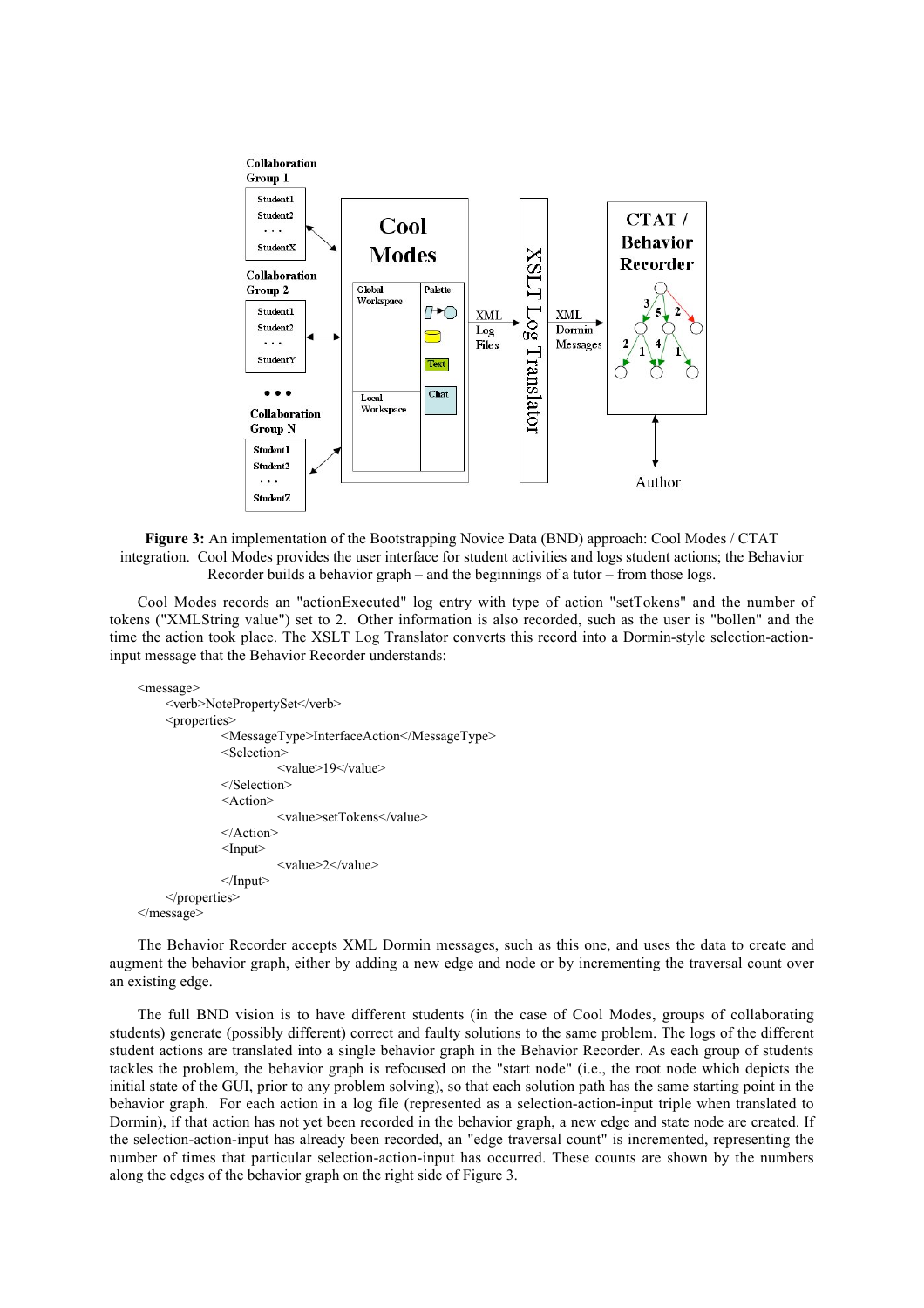After the behavior graph is generated, a domain expert author manually updates it by adding hints and bug messages, annotating buggy paths, and adding skills to edges. Not only does the BND approach provide the author with examples of *actual* correct and buggy paths taken by students, it also presents the author with another important piece of information: traversal frequencies of those paths. The edge traversal counts are good indicators of which of the correct solution paths might be considered primary, which secondary, and the counts along incorrect paths provide real data to show which errors occur frequently enough to merit writing specific buggy messages. The traversal counts can also help authors identify slips and careless errors (e.g., accidental item selections): an edge with a traversal count of 1, as compared to much higher counts on alternative edges, may indicate that an accidental action was taken by a student and thus can be deleted from the graph.

The power of the BND approach is that instead of authors building Pseudo Tutors from scratch, tapping only their own experience or incorporating student data "by hand" as in traditional ITS development, they can semiautomatically leverage the empirical data of a wide range of students engaged in actual problem-solving activity. This approach contrasts markedly with the usual ITS development method in which a domain expert author first creates "expert" problem solutions. In our approach, the student novices create initial solutions. The expert's judgement as to which novice solutions are correct is, of course, critical to creating a final version of the tutor. It may also be the case that an expert will have to augment the model by demonstrating a correct solution or solutions, if the student novices fail to generate any correct solution paths. But the critical aspect of BND is how it directly captures and encodes incorrect and inefficient novice solutions, information that will prove invaluable in building a full ITS.

### An Example: Mutual Exclusion with Petri Nets

We tested our BND approach and integration of Cool Modes and CTAT with an example involving mutual exclusion, a class of problems in which specific objects or resources may be used by at most one actor at a time. When several actors attempt to use or claim an exclusive object, a mechanism for synchronization, referred to formally as a *semaphore*, acts as a gatekeeper. For example, in rural areas train rails are sometimes single-track. To avoid a collision of trains travelling in opposite directions, operators must guarantee that only one train uses this section of the rail at a time. In Figure 4 the teacher has prepared a Cool Modes worksheet in which each of two trains, Train A and Train B, are represented as Petri Nets (Petri, 1966)<sup>2</sup>. The trains can either be located in a station, which avoids the possibility of a collision, or on the one-track rail, which is potentially dangerous. The students' task is to extend the network to guarantee that the one-track rail is used by at most one train at a time.

The solution, shown in Figure 5, is to introduce an additional place node with exactly one token (call it the "mutual exclusion node") and several edges that connect it with the pre-existing sub-networks. Each time one train wants to enter the track, the token from the mutual exclusion node is taken (if available) and the other train is not able to enter the track.

 <sup>2</sup> A Petri Net consists of *transition nodes*, which represent actions and are shown as rectangles in Figure 4, and *place nodes*, which are connected as inputs or outputs to transition nodes and are shown as circles in Figure 4. A transition is *activated* when each incoming place has at least the amount of tokens required by the connection's label. In Cool Modes, the user can interactively "fire" an activated transition by pressing the button of the transition (which is enabled, when activated and disabled otherwise). Firing the transition causes consumption of the respective number of tokens in the incoming places and the production of the number on the outgoing edges' labels in the outgoing places.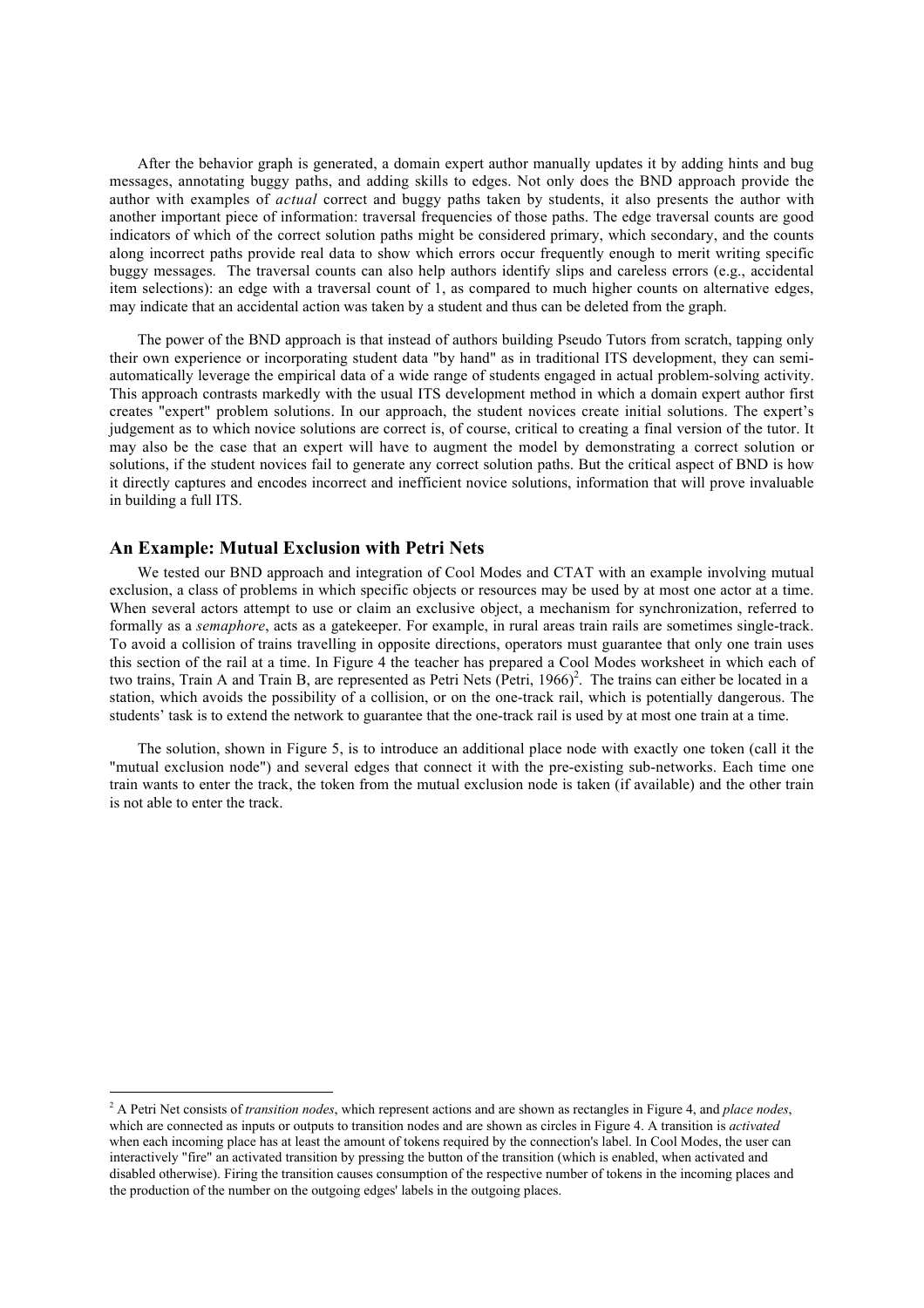

Figure 4: A simple representation of two trains using Petri Nets in Cool Modes. For each train, pressing the transition node labelled "start" moves a token (the small white circle) from the "in\_station" to the "on\_track" node. Conversely, pressing the button labelled "stop" moves the token in the opposite direction. Since the two subnets are independent, it is possible to have both trains on the track at the same time – the collision situation we wish to avoid in this problem. Notice that in the figure the "stop" transition is greyed out (unavailable). This is because the token is currently at the "in\_station" node. When the token is at the "on\_track" node, the "start" transition is greyed out.



Figure 5: A solution to the problem of trains sharing the same track in Cool Modes. When the "start" transition is selected for one of the trains, both the "in\_station" and "s" tokens are consumed, placing a single token in the "on track" node of that train. This blocks the other train from moving "on track" since the "start" transition for that train will be greyed out due to the unavailability of the "s" token. The second train cannot move "on\_track" until the "stop" button of the first train is pressed, thus releasing the semaphore token back to the "s" node.

We obtained several student solutions, both correct and incorrect, by logging Cool Modes sessions, thus creating a set of XML log files. After transforming these logs to CTAT's XML-format, as per Figure 3 above, the files were fed into CTAT's Behavior Recorder and a behavior graph was created with weighted edges, showing the frequency of steps chosen by the students. (Note that there was no need to implement a graphical user interface (GUI) in CTAT, since Cool Modes provides all user input.) The resulting behavior graph is shown in Figure 6.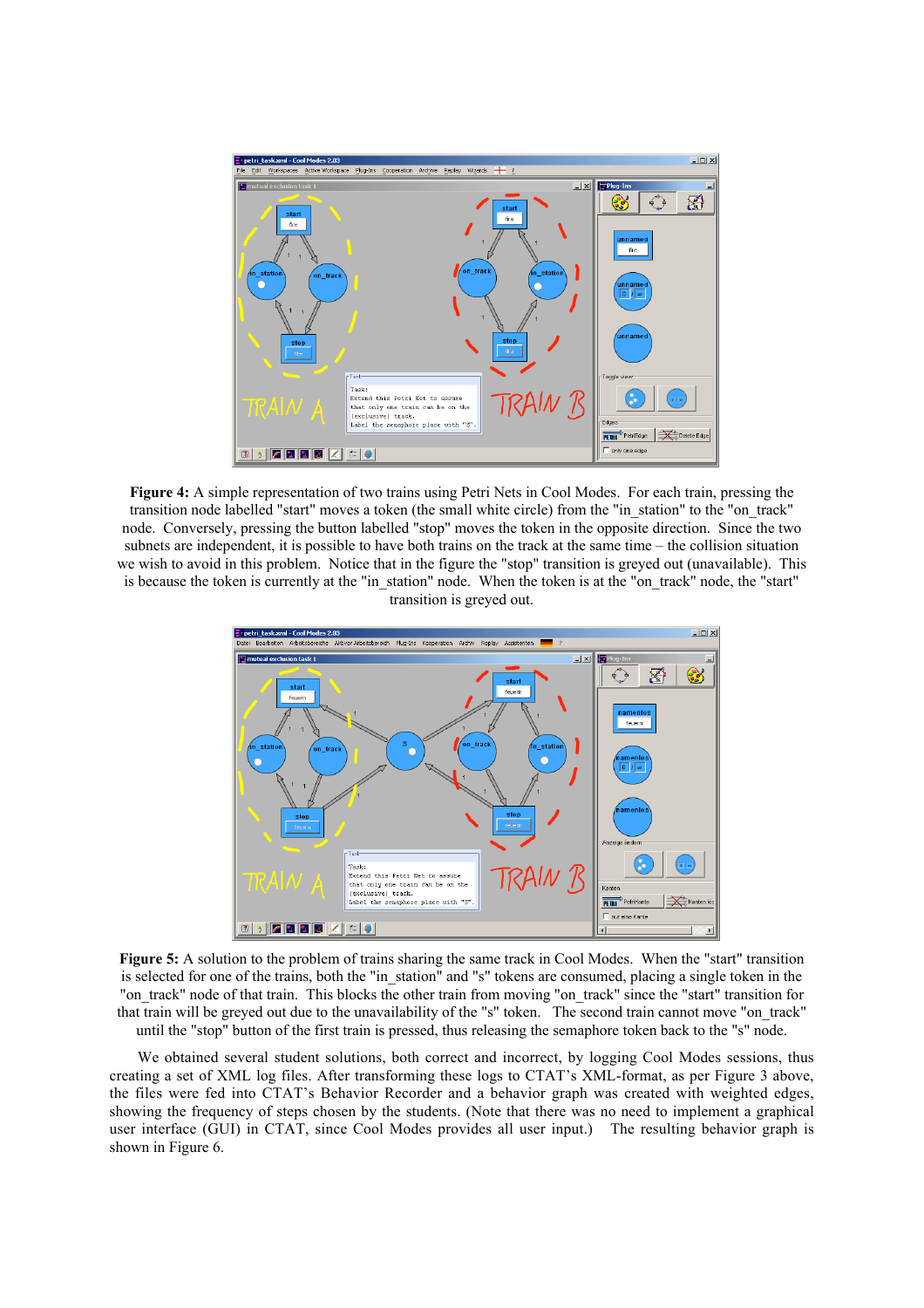The numbers on the edges of the behavior graph in Figure 6 represent the number of times that edge was traversed during the 5 solution attempts. For instance, notice that all 5 of the students who attempted the mutual exclusion problem took the same first step, creating a place node to control the availability of the shared train track. This common initial step is represented by the edge coming from the start state and the "5" associated with that edge. After the first step, however, there were three different solution paths taken by the students: One was a buggy path, in which a student connected the new place node with a transition "start" in the wrong direction (from transition to place). The other two paths, each traversed by 2 students, were correct; the first pair of students connected the new place node with a transition "start" in the correct direction (from place to transition, which means that the track must be free before the train moves onto it), while the second pair set the number of tokens for the place to 1, which represents that the track is an exclusive resource. These are equally valid steps to take when solving the mutual exclusion problem.



Figure 6: The Behavior Recorder after multiple student solutions of the mutual exclusion problem.

The behavior graph in Figure 6 is shown prior to any manual updates by the author. For instance, the author would ultimately mark the path on the left as "buggy," which changes the selection-action-input of the first edge emanating from state1 to red (the color we use to indicate a "buggy" action). This labelling would lead to all states after state11 being deleted (i.e., the Behavior Recorder assumes that all buggy states are "dead ends").

### **Discussion**

In taking preliminary steps toward our vision of Bootstrapping Novice Data, we have learned some important lessons. A number of these lessons relate to the component-based combination of Cool Modes and CTAT. In principle, doing plug-and-play integration should be straightforward, but in practice is quite challenging. Two tool characteristics identified in Ritter and Koedinger (1996) – *recordability* and *scriptability* – are essential. Being recordable means the tool is capable of capturing individual actions taken in its user interface (and not complete states). Cool Modes clearly meets the recordability criterion, as previously discussed. Being scriptable, on the other hand, means the tool is capable of playing back user actions in its user interface, typically through a scripting language. Scriptability is not necessary for the BND approach described in this paper, nor is it strictly necessary for real-time tutoring (as Ritter and Koedinger demonstrated with the Sketchpad tutor). However, it is *desirable* for real-time tutoring and necessary for convenient Behavior Recorder authoring. Selecting any state in the behavior graph should put the tool user interface into the corresponding configuration by replaying the actions along a path to that state. The MatchMaker server of Cool Modes, which provides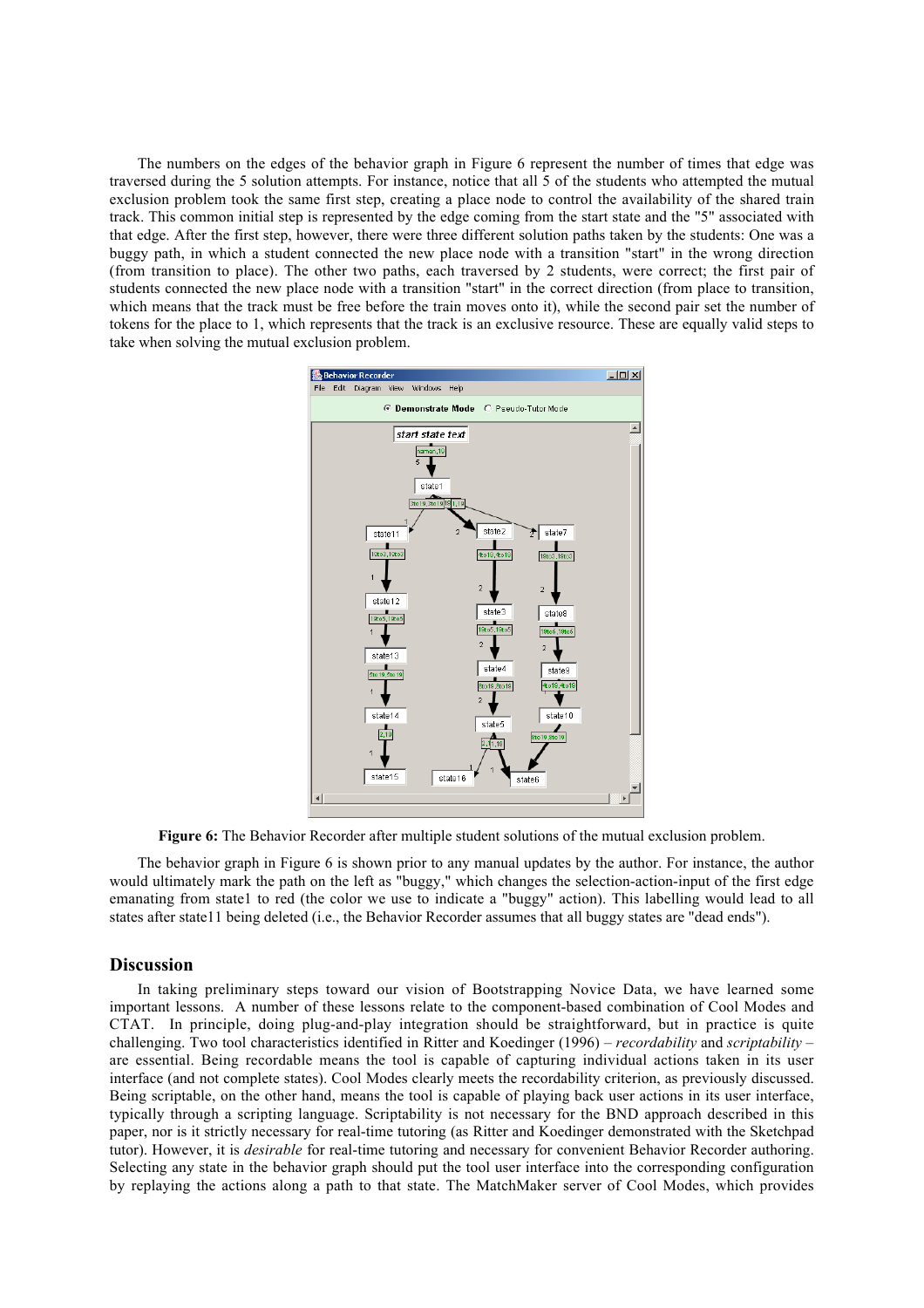communication between the collaborating learners, can, in principle, be made scriptable. Non-Cool Modes applications could be connected to the MatchMaker server. To integrate the Behavior Recorder we will implement a special MatchMaker client that accepts messages from the Behaviour Recorder and which, in turn, relays them to the Cool Modes applications. Another plug-and-play criterion is that logging of student actions should occur in real-time. Currently, Cool Modes log files are not generated until the end of a session, thus behavior graph construction cannot proceed interactively with tool use. We will address this issue by modifying Cool Modes to log each action immediately.

We also learned that the Behavior Recorder and Translator need to be extended or supplemented to support integration across a variety of tools. Since many tool environments involve dynamic instantiation of objects (e.g., new Petri net nodes in Cool Modes), the Behavior Recorder must also be capable of handling dynamic object definition and recognition. Since Cool Modes uses a consistent, internal naming scheme for objects, we can leverage this to identify common dynamic objects across sessions using mapping tables. Finally, since the BR was originally designed to support single-student tutoring, there is no recording of who performs each action. Cool Modes has this data, and it is a relatively minor augmentation of the BR to extend its selection-action-input representation to include and reason about an "actor" field.

Besides using the student log files for building an initial version of a tutor, we envision other uses of the data. For instance, we plan to do problem profile analysis (Mark, 1998) in which we first have an expert, or group of experts, solve a problem using Cool Modes, record the steps in a behavior graph, and then have students attempt to solve the same problem, also recording the steps as in the BND approach described above. Assuming the expert solution(s) is the correct one, we can then use the resulting behavior graph to calculate the percentage of novice steps that diverge from the experts. The greater the divergence from expert behavior, the harder this problem can be assumed to be. Such data is helpful in designing and ordering problems in a curriculum, e.g., situating more difficult problems later in the curriculum. This expert-vs.-novice data can also be used to do skill proficiency analysis. Divergent paths that occur with a high frequency, according to the traversal counts collected by BND, likely relate to skills that should be the focus of additional problems and tutoring. If the author associates skills to edges of the behavior graph after BND data collection, we will have the data necessary to identify skills that, in general, cause the students more difficulty. The author could then design new problems that focus on these skills.

In order to improve a tutor's behavior graph over time, we also envision doing Learning Factors Analysis (Koedinger and Junker, 1999) with the Cool Modes log data. Learning Factors Analysis is a process whereby a cognitive model is evaluated and modified based on how closely student performance matches expected learning curves. The labelling of edges with skills – essentially the "factors" – will allow us to subsequently check whether students gradually reduce their error rate. If the error rate for a particular skill does not yield a smooth, downward sloping learning curve, this is an indication that the skill has been mis-assigned to particular edges in the behavior graph. Eventually, we intend to have the CTAT software support authors in viewing and specifying alternative skill labellings, viewing the resulting learning curves, and making changes to the skill labels accordingly.

#### **Conclusions**

In summary, we have discussed the use of log files and log analysis as a starting point in developing a tutoring component for a pre-existing software tool. Our approach, called Bootstrapping Novice Data, involves the transformation of student log files from a software tool into a sequence of student-action messages useable by tutor authoring software. To implement an initial version of BND, we used a component-based approach in which we integrated an existing collaborative software tool, Cool Modes, with tutor-authoring software, realized in the Behavior Recorder software. The BND approach is potentially quite powerful, as it obviates the need to (a) build a tutor "from scratch" and (b) rely primarily on a domain expert to build a tutor.

A longer-term aim of our work is to explore how we can fully integrate cognitive tutoring techniques in a computer-mediated collaborative environment (Jermann *et al*., 2001; Muehlenbrock, 2001). In other words, we want to use the integration of Cool Modes and CTAT as a first step toward developing a fully integrated, pedagogical model to provide real-time tutoring in Cool Modes and other collaborative software environments.

Besides directly facilitating the construction of an intelligent tutor, the log files of Cool Modes and the BND approach promise to help us in other ways. For instance, we can use actual student data to identify the skills that are most likely to require additional practice and in what order problems should be presented in a curriculum.